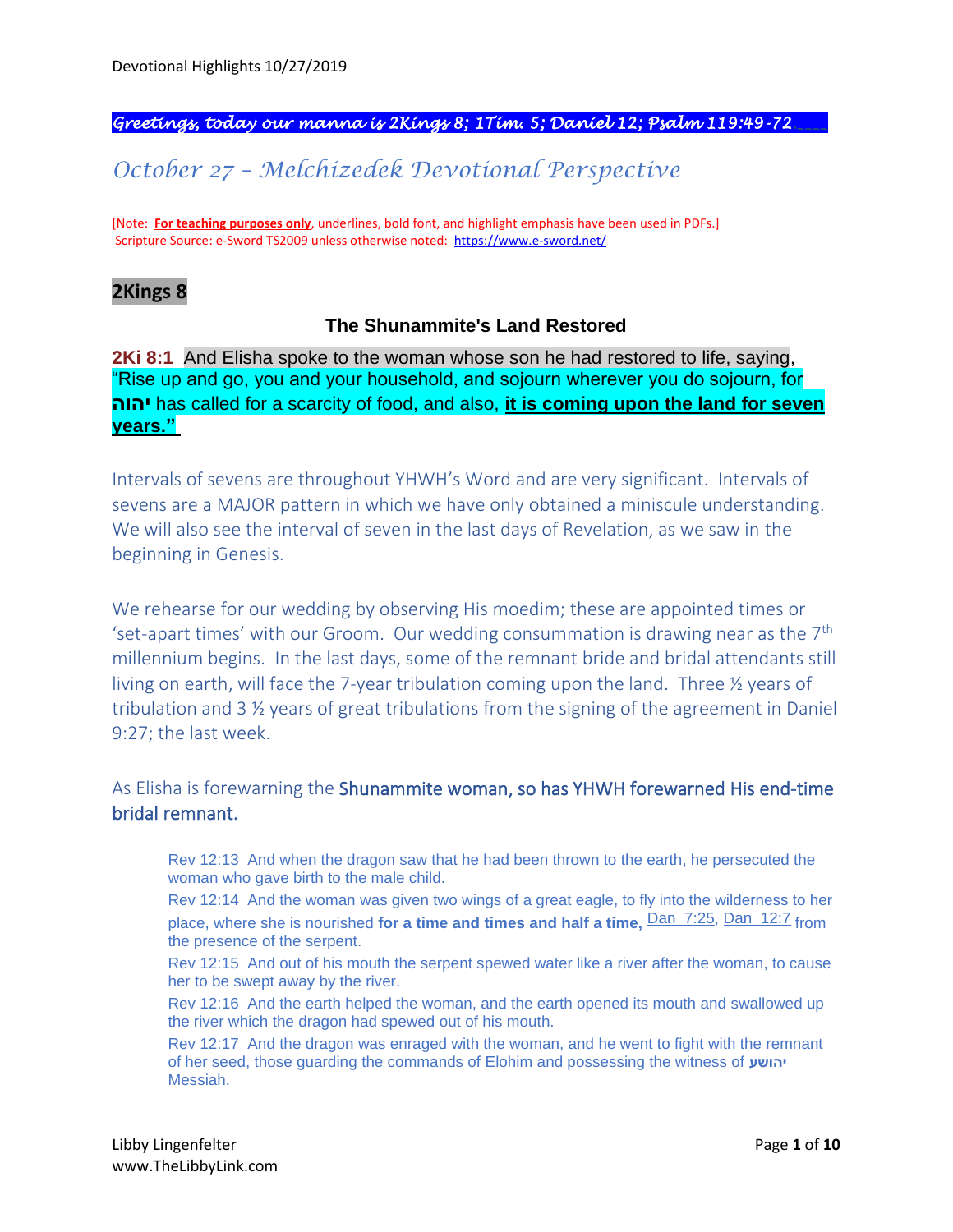2Ki 8:2 And the woman rose up and did according to the word of the man of Elohim, and she went with her household and sojourned in the land of the Philistines, seven years.

2Ki 8:3 And it came to be, at the end of seven years, that the woman returned from the land of the Philistines. And **she went to cry out to the sovereign for her house and for her land.**

Another pattern we see in YHWH's Word, is how He uses famines to position His people to where He wants them to be. YHWH sent His Son to redeem us; to redeem creation; and to redeem the LAND!

2Ki 8:4 And the sovereign was speaking to Gěḥazi, the servant of the man of Elohim, saying, "Please relate to me all the great matters Elisha has done."

2Ki 8:5 And it came to be, **as he was relating to the sovereign how he had restored the dead to life, that see, the woman whose son he had restored to life, was crying out to the sovereign for her house and for her land**. And Gěḥazi said, "My master, O sovereign, this is the woman, and this is her son whom Elisha restored to life."

2Ki 8:6 So the sovereign asked the woman, and she related to him. And the sovereign appointed a certain eunuch for her, saying, "Return all that was hers, and all the increase of the field from the day that she left the land until now."

YHWH's timing is impeccable! Totally flawless! He knows everything about His people. He knows the number of hairs on our head. He knows our 'going out' and our 'coming in.' He sees all and He knows all.

### **Hazael Murders Ben-hadad**

2Ki 8:7 And Elisha came to Dammeseq, and Ben-Haḏaḏ sovereign of Aram was sick. And it was reported to him, saying, "The man of Elohim has come here." 2Ki 8:8 And the sovereign said to Haza'ěl, "Take a present in your hand, and go to

meet the man of Elohim, and inquire of **יהוה** by him, saying, 'Do I recover from this sickness?' "

2Ki 8:9 And Ḥaza'ěl went to meet him and took a present with him, of all the good *wares* of Dammeseq, **forty camel-loads**. And he came and stood before him, and said, "Your son Ben-Haḍaḍ sovereign of Aram has sent me to you, saying, '<mark>Do I recover from</mark> this sickness?' "

2Ki 8:10 And Elisha said to him, "Go, say to him, 'You shall certainly recover.' But **יהוה** has shown me that he shall certainly die."

2Ki 8:11 And he looked *at him* steadily until he was ashamed. Then the man of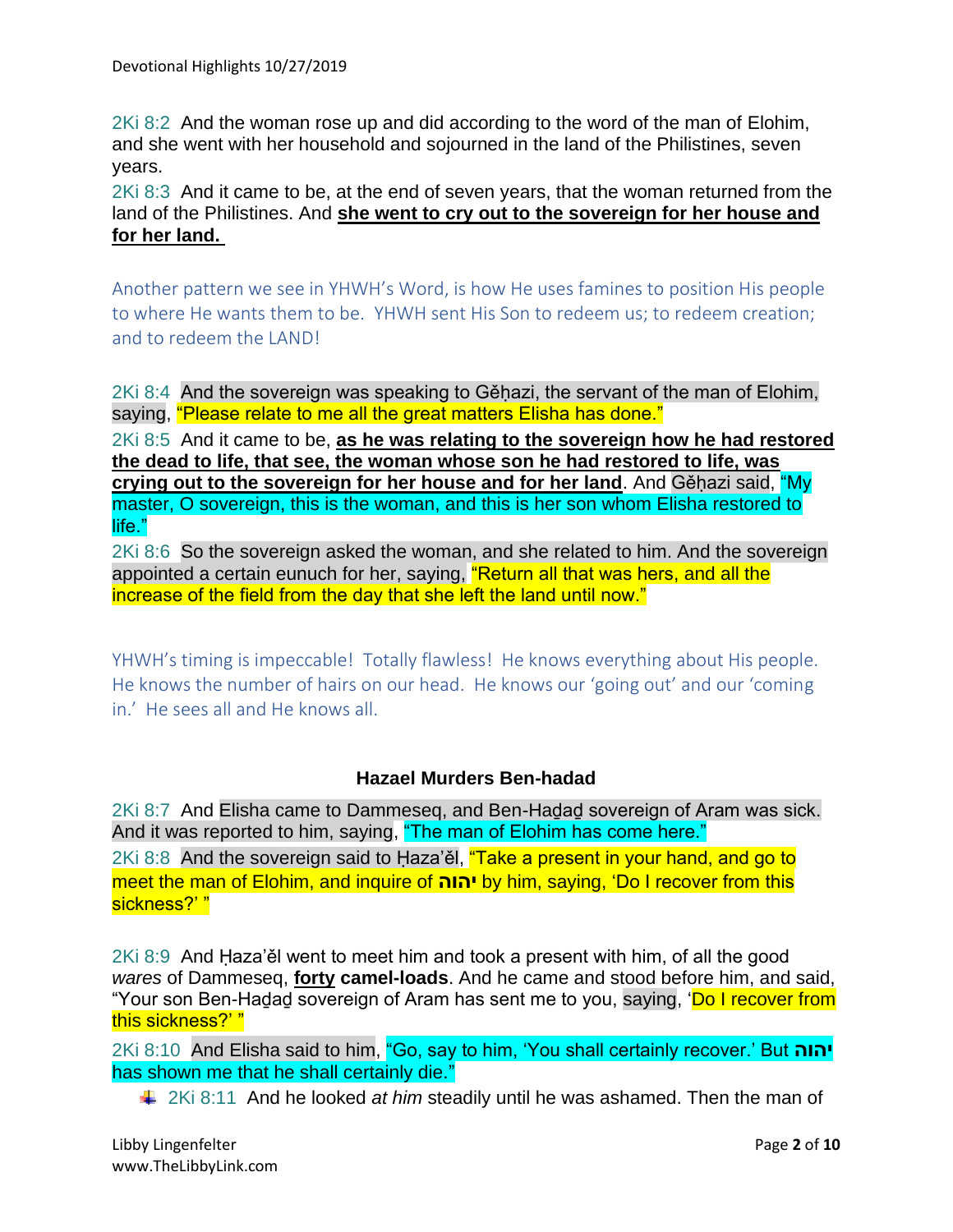Elohim wept.

## $\downarrow$  2Ki 8:12 And Haza'ěl said, "Why is my master weeping?" And he answered, **"Because I know the evil that you are going to do to the children of Yisra'ěl: Setting their strongholds on fire, and killing their young men with the sword, and dashing their children, and ripping open their women with child."**

2Ki 8:13 And Ḥaza'ěl said, "But what is your servant – a dog, that he should perform this great matter?" And Elisha answered, "**יהוה** has shown that you are to be sovereign over Aram!"

2Ki 8:14 And he left Elisha, and came to his master, who said to him, "What did Elisha say to you?" And he answered, "He said to me that you shall certainly recover."

2Ki 8:15 And on the next day it came to be that he took a thick cloth and dipped it in water, and spread it over his face so that he died. **And Ḥaza'ěl reigned in his place**.

### **Jehoram Reigns in Judah**

2Ki 8:16 **And in the fifth year of Yoram son of Aḥaḇ sovereign of Yisra'ěl** – Yehoshaphat was sovereign of Yehuḏah – **Yehoram son of Yehoshaphat began to reign as sovereign of Yehuḏah.**

**Ellicott's Commentary and other commentaries address the wording in 2Ki 8:16:**

(16-24) The reign of Jehoram, king of Judah. (Comp. 2 Chronicles 21)

(16) In the fifth year of Joram the son of Ahab.—See Note on [2Kings 1:17.](https://biblehub.com/2_kings/1-17.htm)

The name Joram is an easy contraction of Jehoram. In this verse and in [2Kings 8:29](https://biblehub.com/2_kings/8-29.htm) the king of Israel is called Joram, and the king of Judah Jehoram; in [2Kings 8:21;](https://biblehub.com/2_kings/8-21.htm) [2Kings 8:23-24](https://biblehub.com/context/2_kings/8-23.htm) Joram is the name of the king of Judah. In [2Kings 1:17](https://biblehub.com/2_kings/1-17.htm) and [2Chronicles 22:6,](https://biblehub.com/2_chronicles/22-6.htm) both kings are called Jehoram.

Jehoshaphat being then king of Judah.—Literally, and Jehoshaphat king of Judah; so that the meaning is, "In the fifth year of Joram . . . and of Jehoshaphat." Were the reading correct, it would be implied that Jehoram was for some reason or other made king or co-regent in the lifetime of his father, just as Esarhaddon united his heir Assurbanipal with himself in the government of Assyria. But the clause should be omitted as a spurious anticipation of the same words in the next line. So some Hebrew MSS., the Complut., LXX., the Syriac, and Arabic, and many MSS. of the Vulg. The clause as it stands is an unparalleled insertion in a common formula of the compiler, and there is no trace elsewhere of a co-regency of Jehoram with his father. Ewald, after Kimchi, would turn the clause into a sentence, by adding the word mêth, "had died:" "Now Jehoshaphat the king of Judah had died," an utterly superfluous remark.

2Ki 8:17 He was **thirty-two years old** when he began to reign, and **he reigned eight years in Yerushalayim.**

 $2Ki$  8:18 And he walked in the way of the sovereigns of Yisra'ěl, as the house of Ahab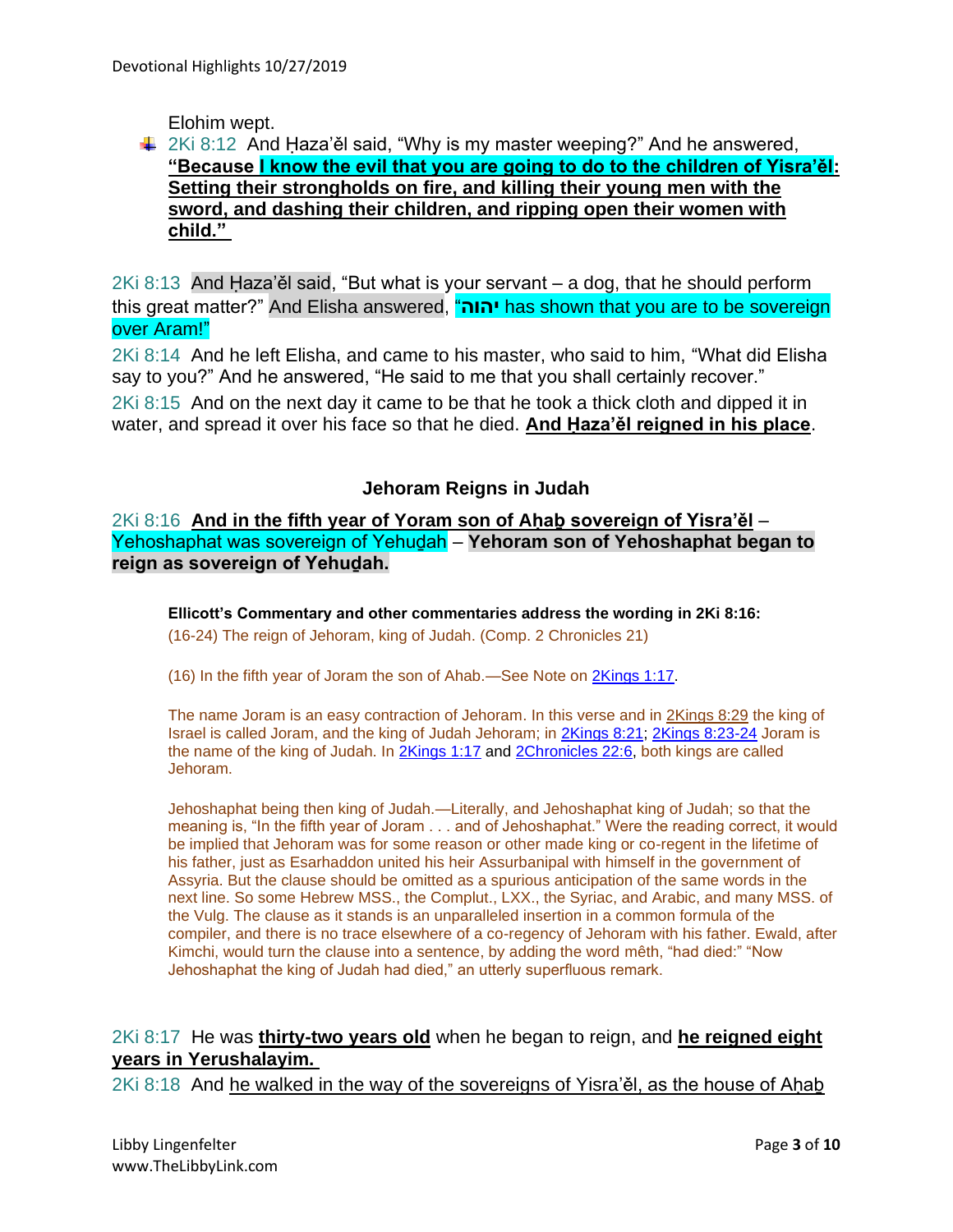had done, for the daughter of Aḥaḇ was his wife. And he did evil in the eyes of **יהוה**.

2Ki 8:19 However, **יהוה** would not destroy Yehuḏah, for the sake of Dawiḏ His servant, as He promised him to give a lamp to him and his sons forever.

2Ki 8:20 In his days Edom revolted from under the hand of Yehudah, and made a sovereign over themselves.

2Ki 8:21 And Yoram passed over to Tsa'ir, and all his chariots with him. And he rose by night and struck the Eḏomites who had surrounded him and the commanders of the chariots, but his people fled to their tents.

2Ki 8:22 Yet Edom has been in revolt from under the hand of Yehudah to this day. Then Liḇnah revolted at the same time.

2Ki 8:23 And the rest of the acts of Yoram, and all that he did, are they not written in the book of the annals of the sovereigns of Yehuḏah?

2Ki 8:24 So Yoram slept with his fathers, and was buried with his fathers in the City of Dawid. And Ahazyahu his son reigned in his place.

# **Ahaziah Reigns in Judah**

2Ki 8:25 In the **twelfth year of Yoram son of Aḥaḇ sovereign of Yisra'ěl, Aḥazyahu son of Yehoram sovereign of Yehuḏah began to reign.**

2Ki 8:26 Aḥazyahu was twenty-two years old when he began to reign, and he reigned one year in Yerushalayim. And the name of his mother was Athalyahu, the granddaughter of Omri, sovereign of Yisra'ěl.

2Ki 8:27 And **he walked in the way of the house of Ahab**, and did evil in the eyes of **יהוה**, as the house of Aḥaḇ had done, for he was the son-in-law of the house of Aḥaḇ.

2Ki 8:28 And he went with Yoram son of Ahab to battle against Haza'ěl sovereign of Aram at Ramoth Gil'aḏ, and the Arameans struck Yoram.

2Ki 8:29 And Sovereign Yoram went back to Yizre'ěl to recover from the wounds with which the Arameans had stricken him at Ramah, when he fought against Ḥaza'ěl sovereign of Aram. Then Ahazyahu son of Yehoram, the sovereign of Yehudah, went down to see Yoram son of Ahab in Yizre'ěl, for he was sick.

# **1Tim. 5**

Paul gives Timothy instructions for leading and managing assemblies in an orderly fashion and how to make tough calls.

### **Instructions for the Congregations**

**1Ti 5:1** Do not rebuke an older man, but appeal to him as a father, younger ones as brothers,

1Ti 5:2 elderly women as mothers, younger ones as sisters, in all cleanliness.

1Ti 5:3 Respect widows who are truly widows.

1Ti 5:4 But if any widow has children or grandchildren, let them first learn to treat their own house reverently, and to repay their parents. For this is good and acceptable before Elohim.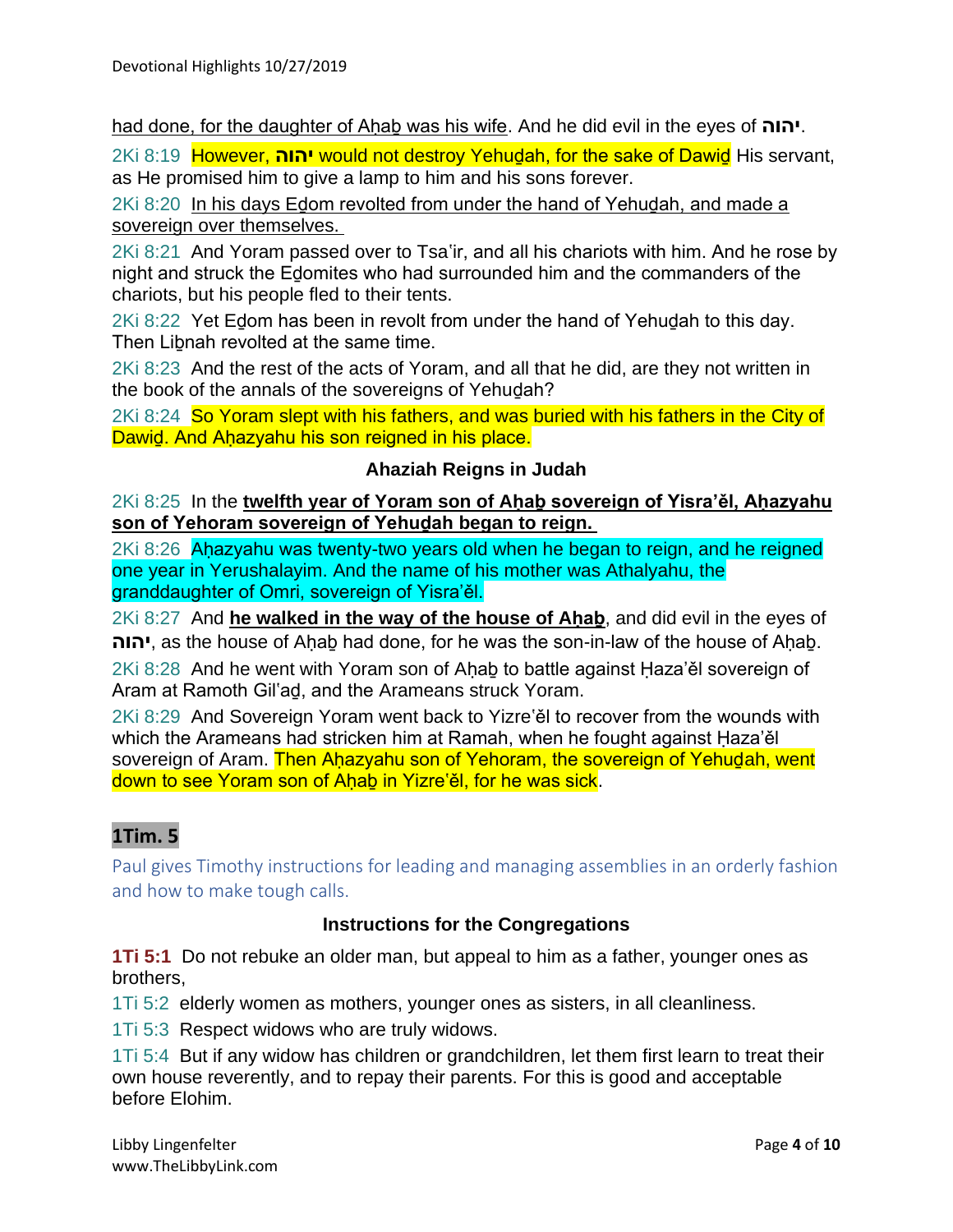1Ti 5:5 And she who is truly a widow, and left alone, trusts in Elohim and continues in petitions and prayers night and day.

1Ti 5:6 But she who is living in luxury is dead while she lives.

1Ti 5:7 And command these *matters*, in order for them to be blameless.

1Ti 5:8 And if anyone does not provide for his own, and especially for those of his household, he has denied the belief and is worse than an unbeliever.

1Ti 5:9 Do not enrol a widow unless she is over sixty years of age, having been the wife of one man,

1Ti 5:10 well reported for good works, if she has brought up children, if she has lodged strangers, if she has washed the feet of the set-apart ones, if she has assisted the afflicted, if she has closely followed every good work.

1Ti 5:11 But refuse the younger widows, for when they become headstrong against the Messiah, they desire to marry,

1Ti 5:12 having guilt because they set aside their first belief.

1Ti 5:13 Moreover, they learn to be idle, going about from house to house, and not only idle but also gossips and busybodies, speaking what is improper.

1Ti 5:14 So I resolve that the younger widows marry, bear children, manage the house, giving no occasion to the adversary for reviling.

1Ti 5:15 For already some have turned aside after Satan.

1Ti 5:16 If any believing man or woman has widows, let such assist them, and do not let the assembly be burdened, in order to assist those who are truly widows.

1Ti 5:17 Let the elders who rule well be counted worthy of double respect, especially those who labour in the word and teaching.

1Ti 5:18 For the Scripture says, **"You shall not muzzle an ox while it treads out the grain,"** Deu\_25:4 and **"The labourer is worthy of his wages."** Lev\_19:13.

1Ti 5:19 Do not receive an accusation against an elder except **from two or three witnesses.** Deu\_17:6, Deu\_19:15.

1Ti 5:20 Reprove those who are sinning, in the presence of all, so that the rest also might fear.

1Ti 5:21 I earnestly witness before Elohim and the Master **יהושע** Messiah, and the chosen messengers, that you watch over these *matters* without prejudice, doing none at all with partiality.

1Ti 5:22 Do not lay hands on anyone hastily, nor share in sins of others. Keep yourself clean.

1Ti 5:23 No longer drink only water, but use a little wine for your stomach's sake and your frequent ailments.

1Ti 5:24 The sins of some men are obvious, leading on to judgment, but those of some men follow later.

1Ti 5:25 In the same way, the good works are obvious, while it is impossible to conceal those that are otherwise.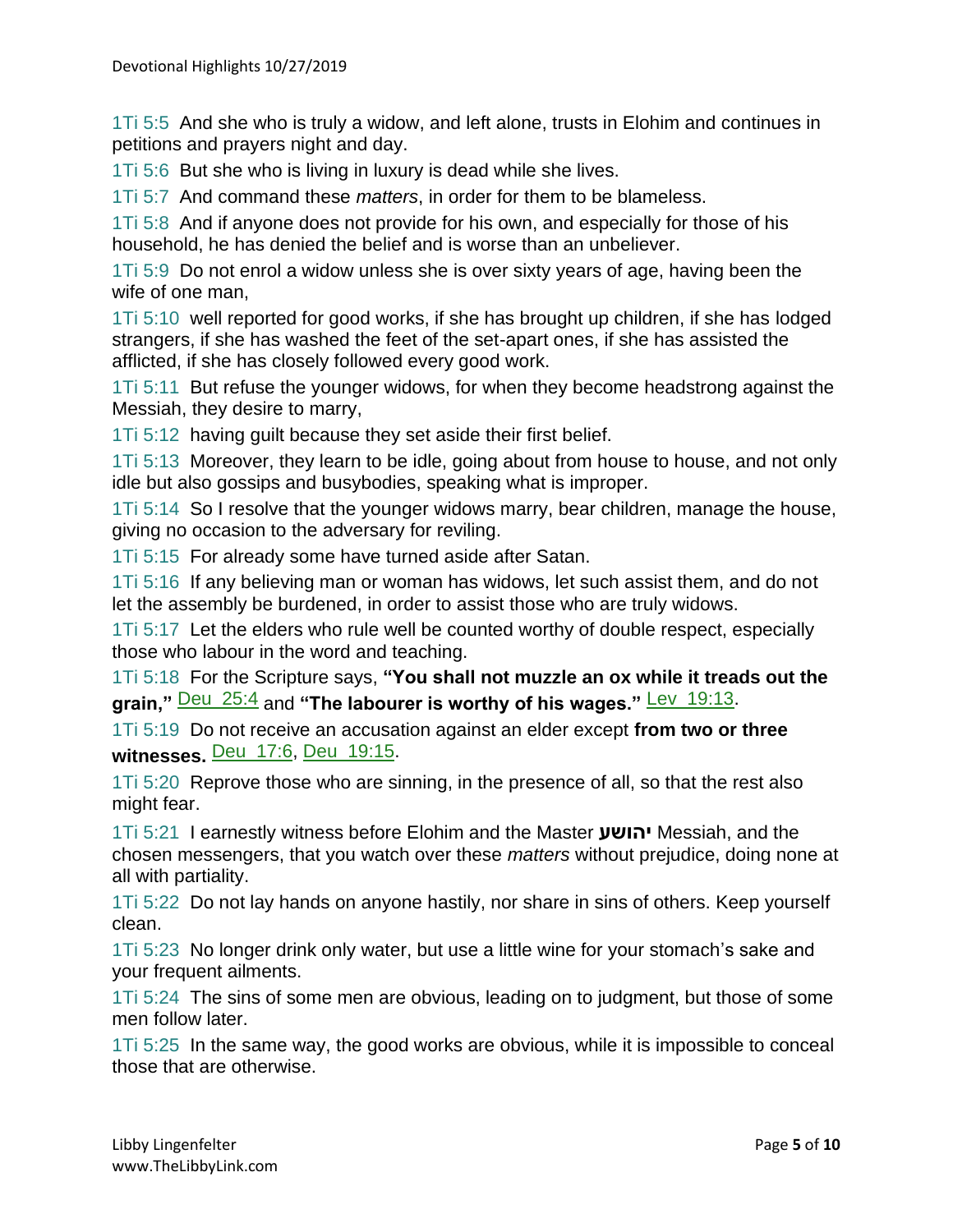## **Daniel 12**

# **The Time of the End**

**Dan 12:1** "**Now at that time Miḵa'ěl shall stand up, the great head who is standing over the sons of your people. And there shall be a time of distress, such as never was since there was a nation, until that time. And at that time your people shall be delivered, every one who is found written in the book,**

Mat 24:21 "For then there shall be great distress,  $c$  such as has not been since the beginning of the world until this time, no, nor ever shall be. Footnote: cOr *great pressure*, or *great affliction*.

Dan 12:2 and many of those who sleep in the dust of the earth wake up, some to everlasting life, and some to reproaches, everlasting abhorrence.

Joh 11:23 **יהושע** said to her, "Your brother shall rise again."

Joh 11:24 Martha said to Him, "I know that he shall rise again in the resurrection at the last day." Joh 11:25 **יהושע** said to her, "**I am the resurrection and the life. He who believes in Me, though he dies, he shall live.**

Joh 11:26 "**And everyone that is living and believing in Me shall never die at all.** Do you believe this?"

Dan 12:3 "And those who have insight shall shine like the brightness of the expanse, and those who lead many to righteousness like the stars forever and ever.

Mat 13:43 **"Then the righteous<sup>h</sup> shall shine forth as the sun <b>Dan 12:3** in the reign of their Father. He who has ears to hear, let him hear! Footnote: <sup>h</sup> Psa\_37:29, Psa\_72:7, Psa\_75:10, Psa\_118:19-20, Psa\_146:8, Mal\_3:18, Rev\_22:11.

Mat 19:28 And **יהושע** said to them, "Truly I say to you, when the Son of Aḏam sits on the throne of His esteem, you who have followed Me in the rebirth, **shall also sit on twelve thrones**, judging the twelve tribes of Yisra'ěl.

Dan 12:4 "But you, Dani'ěl, hide the words, and seal the book until the time of the end.<sup>a</sup> Many shall diligently search and knowledge shall increase." Footnote: aSee Dan 12:9.

Rev 22:10 And he said to me, "Do not **seal the words of the prophecy of this book**, **Dan** 12:4 because the time is near.

Dan 12:5 Then I, Dani'ěl, looked and saw two others standing, one on this bank of the river and the other on that bank.

Dan 12:6 And one said to the man dressed in linen, who was above the waters of the river, "How long until the end of these wonders?"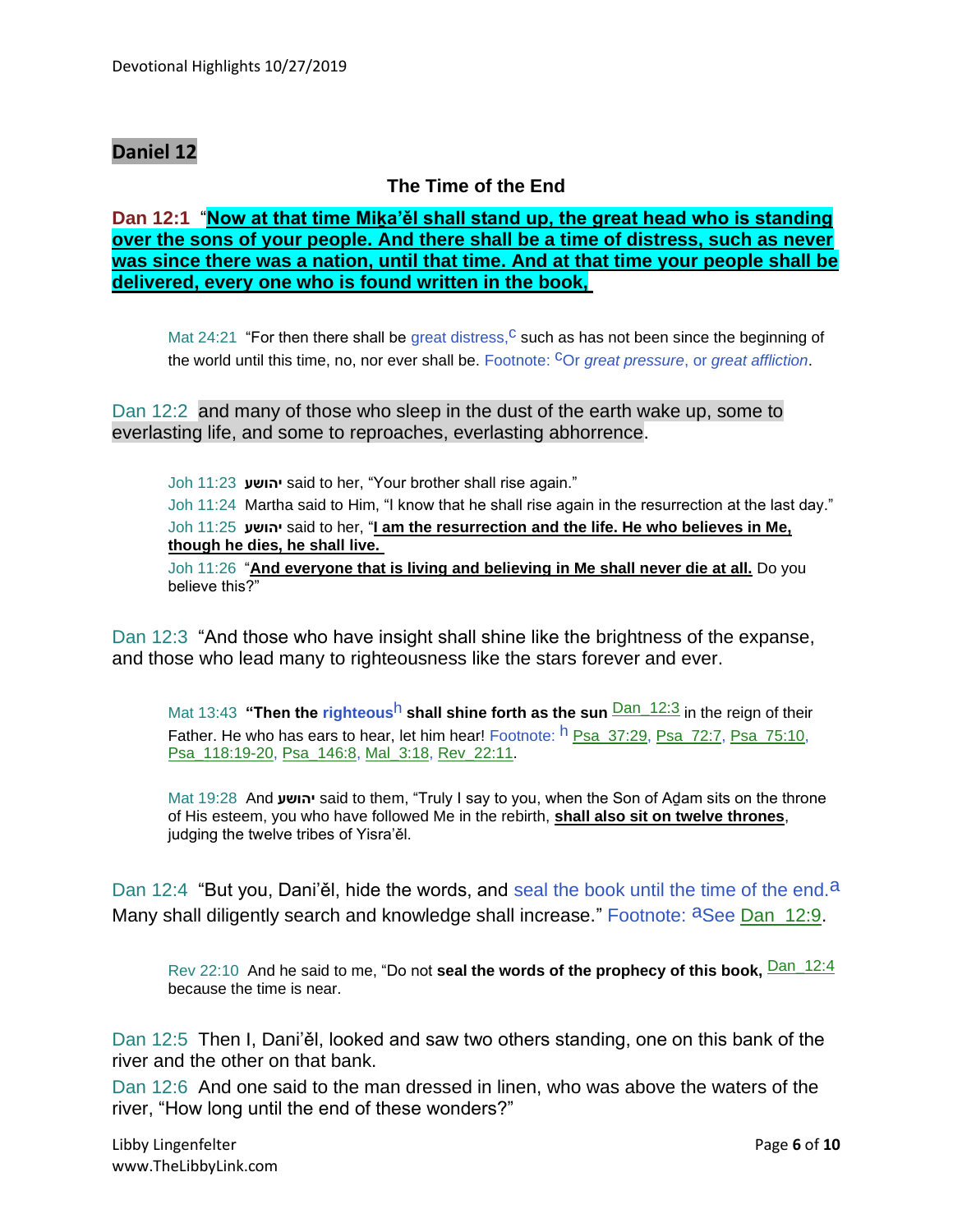Dan 12:7 And I heard the man dressed in linen, who was above the waters of the river, and he held up his right hand and his left hand to the heavens, and swore by Him who lives forever, that it would be for an appointed time, appointed times, and half *a time*. And when they have ended scattering the power of the set-apart people, then all these shall be completed.

#### **The Angel and the Little Scroll**

Rev 10:1 And I saw another strong messenger coming down from the heaven, robed in a cloud, and a rainbow on his head, and his face was like the sun, and his feet like columns of fire,

**Rev 10:2** and having in his hand a little book opened. And he placed his right foot on the sea and his left foot on the land,

Rev 10:3 and cried with a loud voice, as when a lion roars. And when he cried out, seven thunders spoke their sounds.

Rev 10:4 And when the seven thunders spoke their sounds, I was about to write, but I heard a voice from the heaven saying to me, "Seal up what the seven thunders spoke, and do not write them."

Rev 10:5 And the messenger whom I saw standing on the sea and on the land **lifted up his right hand to the heaven,** Gen\_14:22, Deu\_32:40.

Rev 10:6 and swore by **Him who lives forever and ever,** Dan\_12:7 **who created the heaven**  and what is in it, the earth and what is in it, and the sea and what is in it, <sup>a Neh 9:6</sup> that there shall be no further delay, Footnote:  $a$ Also see Exo 20:11, Psa 146:6, Rev 4:11.

---------------------------

Rev 6:9 And when He opened the fifth seal, I saw under the slaughter-place the beings of those having been slain for the Word of Elohim and for the witness which they held,

Rev 6:10 and they cried with a loud voice, saying, "How long, O Master, set-apart and true, until You judge and avenge our blood on those who dwell on the earth?"

Dan 12:8 And I heard, but I did not understand, so I said, "My master, what is the latter end of these *matters*?"

Dan 12:9 And he said, "Go, Dani'ěl, for the words are hidden and sealed till the time of the end.<sup>b</sup> Footnote: <sup>b</sup>See Dan 12:4.

Dan 12:10 "Many shall be cleansed and made white, and refined. But the wrong shall do wrong – and none of the wrong shall understand, but those who have insight shall understand.

Rev 22:10 And he said to me, "Do not **seal the words of the prophecy of this book**, **Dan\_12:4** because the time is near.

Rev 22:11 "He who does wrong, let him do more wrong; he who is filthy, let him be more filthy; he who is righteous, let him be more righteous; he who is set-apart, let him be more set-apart.

Dan 12:11 "And from the time that which is continual is taken away, and the abomination that lays waste is set up, is one thousand two hundred and ninety days.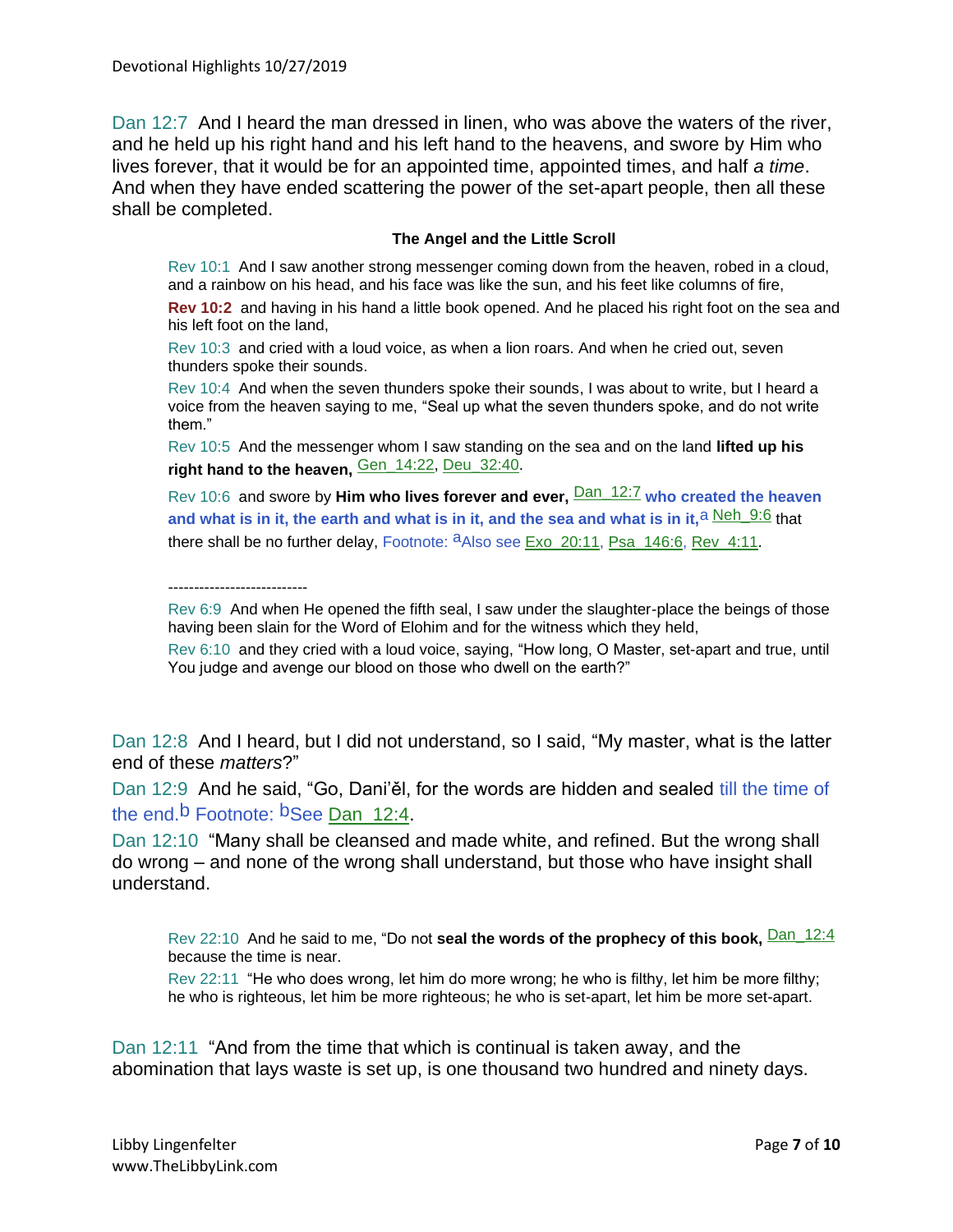### **Matthew Nolan** – **Torah to the Tribe** teaching links and brief Dan. 12:11 excerpt follows:

Daniel Deception Video <https://youtu.be/k2YvkJaQvfc>

 $Re'eh - T4 - Daniel deception start @ 1 hour mark.$ <https://youtu.be/gAk5Ur89nlI>

**Below is a short excerpt** – see video links for full teaching.

**Daniel 12:11 And from the time that the daily sacrifice shall be taken away, and the abomination that maketh desolate set up, there shall be a thousand two hundred and ninety days – 3 1/2 years.**

The Hebrew word here for "taken away" is 'Cuwr' (Strong's 5493). This word has a meaning of turning.

This translation of *"taken away"* appears to be in direct contrast to Daniel 8:11. This can only be reconciled by determining what is being turned from. It's apparent from the context that they are turning from one thing to something that's an abomination.

**Daniel 12:11 And from the time that the daily sacrifice shall be called back** (i.e. a turning away from one realm to an abominable realm) **and the abomination that maketh desolate set up, there shall be a thousand two hundred and ninety days – 3 1/2 years.**

Knowing that any animal or daily sacrifice is insufficient is key. The translation of the word 'Cuwr' means being "called back". What this means is the Daily Sacrifice would be called back to prominence which would be turning from the true Malki Tzedik sacrifice (Yahusha) and turning to the unacceptable Levitical sacrifice (blood of bulls and goats) that the prophecy of Daniel's "midst of the week" starts with the Daily sacrifice being "called back" not being "taken away" as Messianic's teach!

The elevation of the blood of bulls and goats is the end time casting down the one true sacrifice (Yahusha).

Dan 12:12 "Blessed is he who is waiting earnestly, and comes to the one thousand three hundred and thirty-five days.

Dan 12:13 "But you, go your way till the end. And rest, and arise to your lot at the end of the days."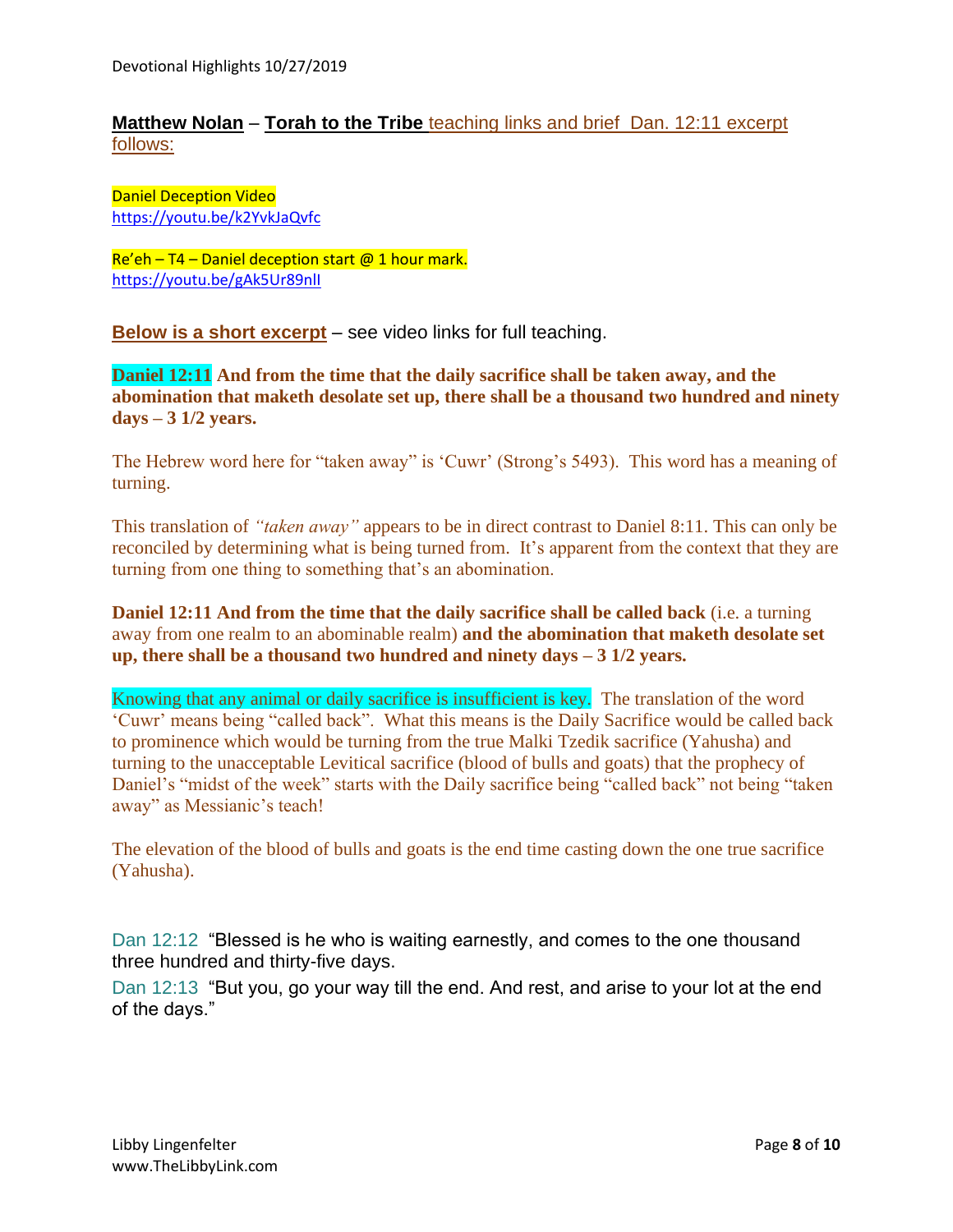## **Psalm 119:49-72**

The Psalmist could easily be identified as one in the assembly of the righteous; the assembly of Smyrna or Philadelphia; the assembly of the bride; the assembly of the faithful ones in YHWH.

Keep this link as a good reference to a beautiful approach to reading Psalm 119. <https://www.lifetolifeblog.com/how-to-read-psalm-119/>

Psa 119:49 **Zayin** Remember the word to Your servant, On which You have caused me to wait. Psa 119:50 This is my comfort in my affliction, For Your word has given me life. Psa 119:51 The proud have utterly scorned me, I did not turn aside from Your Torah. Psa 119:52 I remembered Your right-rulings of old, O **יהוה**, And I comfort myself. Psa 119:53 Rage has seized me because of the wrong Who forsake Your Torah. Psa 119:54 Your laws have been my songs In the place of my sojournings. Psa 119:55 I have remembered Your Name in the night, O **יהוה**, And I guard Your Torah. Psa 119:56 This has become mine, Because I have observed Your orders. Psa 119:57 **Ḥet** You are my portion, O **יהוה** ;I have promised to guard Your words. Psa 119:58 I have sought Your face with all my heart; Show me favour according to Your word. Psa 119:59 I have thought upon my ways, And turned my feet to Your witnesses. Psa 119:60 I have hurried, and did not delay To guard Your commands. Psa 119:61 The cords of the wrong have surrounded me, Your Torah I have not forgotten. Psa 119:62 At midnight I rise to give thanks to You, For Your righteous right-rulings. Psa 119:63 I am a companion of all who fear You, And of those guarding Your orders. Psa 119:64 O **יהוה**, Your loving-commitment has filled the earth; Teach me Your laws. Psa 119:65 **Tet** You have done good to Your servant, O **יהוה**, According to Your word. Psa 119:66 Teach me good sense and knowledge, For I have trusted in Your commands. Psa 119:67 Before I was afflicted I myself was going astray, But now I have guarded Your word. Psa 119:68 You are good, and do good; Teach me Your laws. Psa 119:69 The proud have forged a lie against me, With all *my* heart I observe Your orders. Psa 119:70 Their heart has become like fat, Without feeling; I have delighted in Your Torah.